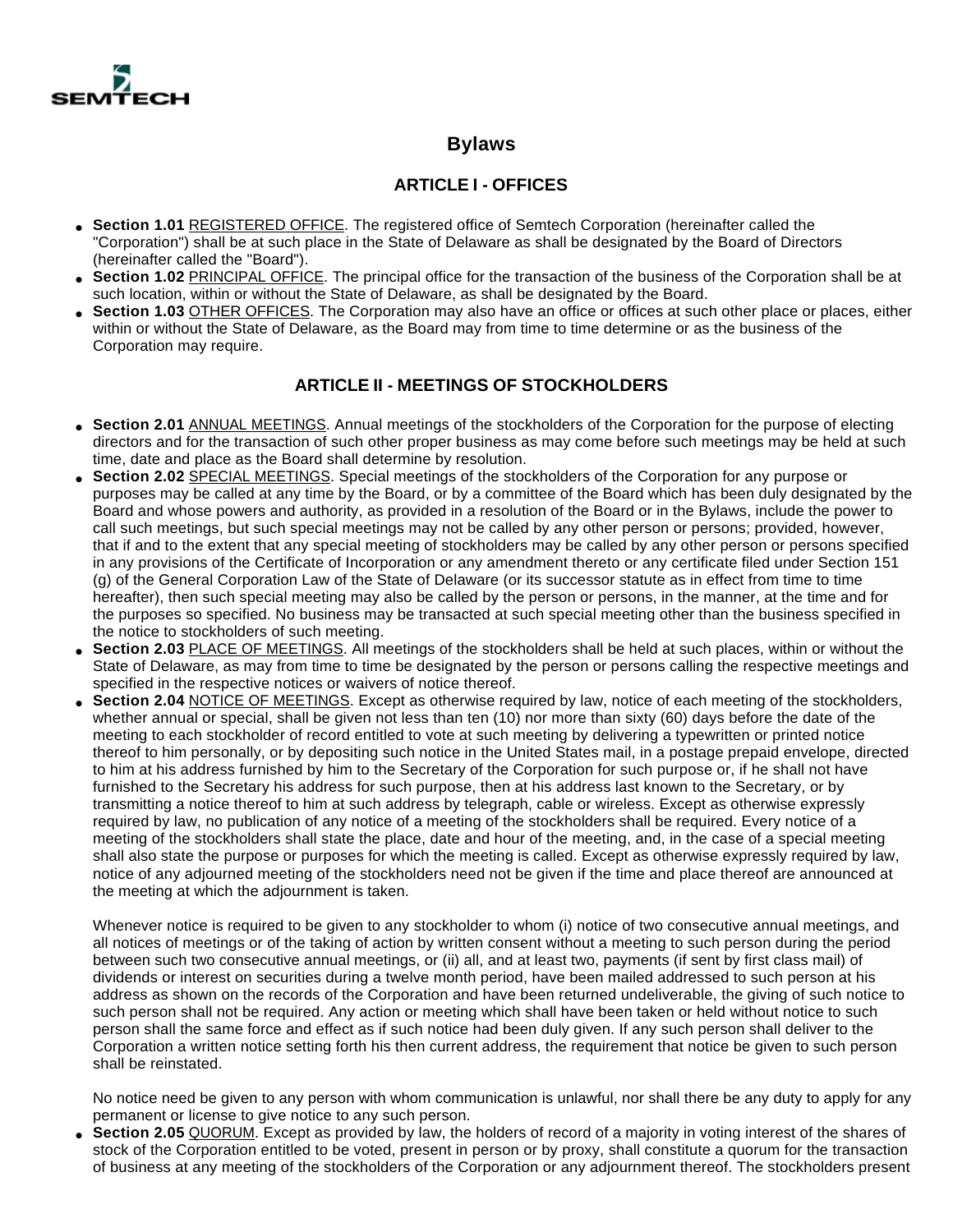at a duly called or held meeting at which a quorum is present may continue to do business until adjournment, notwithstanding the withdrawal of enough stockholders to leave less than a quorum. In the absence of a quorum at any meeting or any adjournment thereof, a majority in voting interest of the stockholders present in person or by proxy and entitled to vote thereat or, in the absence therefrom of all the stockholders, any officer entitled to preside at or to act as secretary of such meeting may adjourn such meeting from time to time. At any such adjourned meeting at which a quorum is present any business may be transacted which might have been transacted at the meeting as originally called.

- **Section 2.06** VOTING.
	- a. At each meeting of the stockholders, each stockholder shall be entitled to vote in person or by proxy each share or fractional share of the stock of the Corporation which has voting rights on the matter in question and which shall have been held by him and registered in his name on the books of the Corporation:
		- i. on the date fixed pursuant to Section 2.10 of these Bylaws as the record date for the determination of stockholders entitled to notice of and to vote at such meeting, or
		- ii. if no such record date shall have been so fixed, then (A) at the close of business on the day next preceding the day on which notice of the meeting shall be given or (B) if notice of the meeting shall be waived, at the close of business on the day next preceding the day on which the meeting shall be held.
	- b. Shares of its own stock belonging to the Corporation or to another corporation, if a majority of the shares entitled to vote in the election of directors in such other corporation is held, directly or indirectly, by the Corporation, shall neither be entitled to vote nor be counted for quorum purposes. Persons holding stock of the Corporation in a fiduciary capacity shall be entitled to vote such stock. Persons whose stock is pledged shall be entitled to vote, unless in the transfer by the pledgor on the books of the Corporation he shall have expressly empowered the pledgee to vote thereon, in which case only the pledgee, or his proxy, may represent such stock and vote thereon. Stock having voting power standing of record in the names of two or more persons, whether fiduciaries, members of a partnership, joint tenants, tenants in common, tenants by the entirety or otherwise, or with respect to which two or more persons have the same fiduciary relationship, shall be voted in accordance with the provisions of the General Corporation Law of Delaware.
	- c. Any such voting rights may be exercised by the stockholder entitled thereto in person or by his proxy appointed by an instrument in writing, subscribed by such stockholder or by his attorney thereunto authorized and delivered to the secretary of the meeting; provided, however, that no proxy shall be voted or acted upon after three years from its date unless said proxy shall provide for a longer period. The attendance at any meeting of a stockholder who may theretofore have given a proxy shall not have the effect of revoking the same unless he shall in writing so notify the secretary of the meeting prior to the voting of the proxy. At any meeting of the stockholders all matters, except as otherwise provided in the Certificate of Incorporation, in these Bylaws or by law, shall be decided by the vote of a majority in voting interest of the stockholders present in person or by proxy and entitled to vote thereat and thereon. The stockholders present at a duly called or held meeting at which a quorum is present may continue to do business until adjournment, notwithstanding the withdrawal of enough stockholders to leave less than a quorum. The vote at any meeting of the stockholders on any question need not be by ballot, unless so directed by the chairman of the meeting. On a vote by ballot, each ballot shall be signed by the stockholder voting, or by his proxy if there be such proxy, and it shall state the number of shares voted.
- Section 2.07 LIST OF STOCKHOLDERS. The Secretary of the Corporation shall prepare and make, at least ten (10) days before every meeting of stockholders, a complete list of the stockholders entitled to vote at the meeting, arranged in alphabetical order, and showing the address of each stockholder and the number of shares registered in the name of each stockholder. Nothing contained in this Section 2.07 shall require the Corporation to include electronic mail addresses or other electronic contact information on such list. Such list shall be open to the examination of any stockholder, for any purpose germane to the meeting, for a period of at least ten (10) days prior to the meeting, (i) on a reasonably accessible electronic network, provided that the information required to gain access to such list is provided with the notice of such meeting, or (ii) during ordinary business hours, at the principal place of business of the Corporation. In the event that the Corporation determines to make the list available on an electronic network, the Corporation may take reasonable steps to ensure that such information is available only to stockholders of the Corporation. If the meeting is to be held at a place, then the list shall be produced and kept at the time and place of the meeting during the entire duration thereof, and may be inspected by any stockholder who is present. If the meeting is to be held solely by means of remote communication, then the list shall also be open to the examination of any stockholder during the whole of the meeting on a reasonably accessible electronic network, and the information required to access such list shall be provided with the notice of the meeting.
- **Section 2.08 INSPECTOR OF ELECTION**. If at any meeting of the stockholders a vote by written ballot shall be taken on any question, the chairman of such meeting may appoint an inspector or inspectors of election to act with respect to such vote. Each inspector so appointed shall first subscribe an oath faithfully to execute the duties of an inspector at such meeting with strict impartiality and according to the best of his ability. Such inspectors shall decide upon the qualification of the voters and shall report the number of shares represented at the meeting and entitled to vote on such question, shall conduct and accept the votes, and, when the voting is completed, shall ascertain and report the number of shares voted respectively for and against the question. Reports of the inspectors shall be in writing and subscribed and delivered by them to the Secretary of the Corporation. Inspectors need not be stockholders of the Corporation, and any officer of the Corporation may be an inspector on any question other than a vote for or against a proposal in which he shall have a material interest.
- **2.09** STOCKHOLDER ACTION WITHOUT MEETINGS. Any action required by the General Corporation Law of the State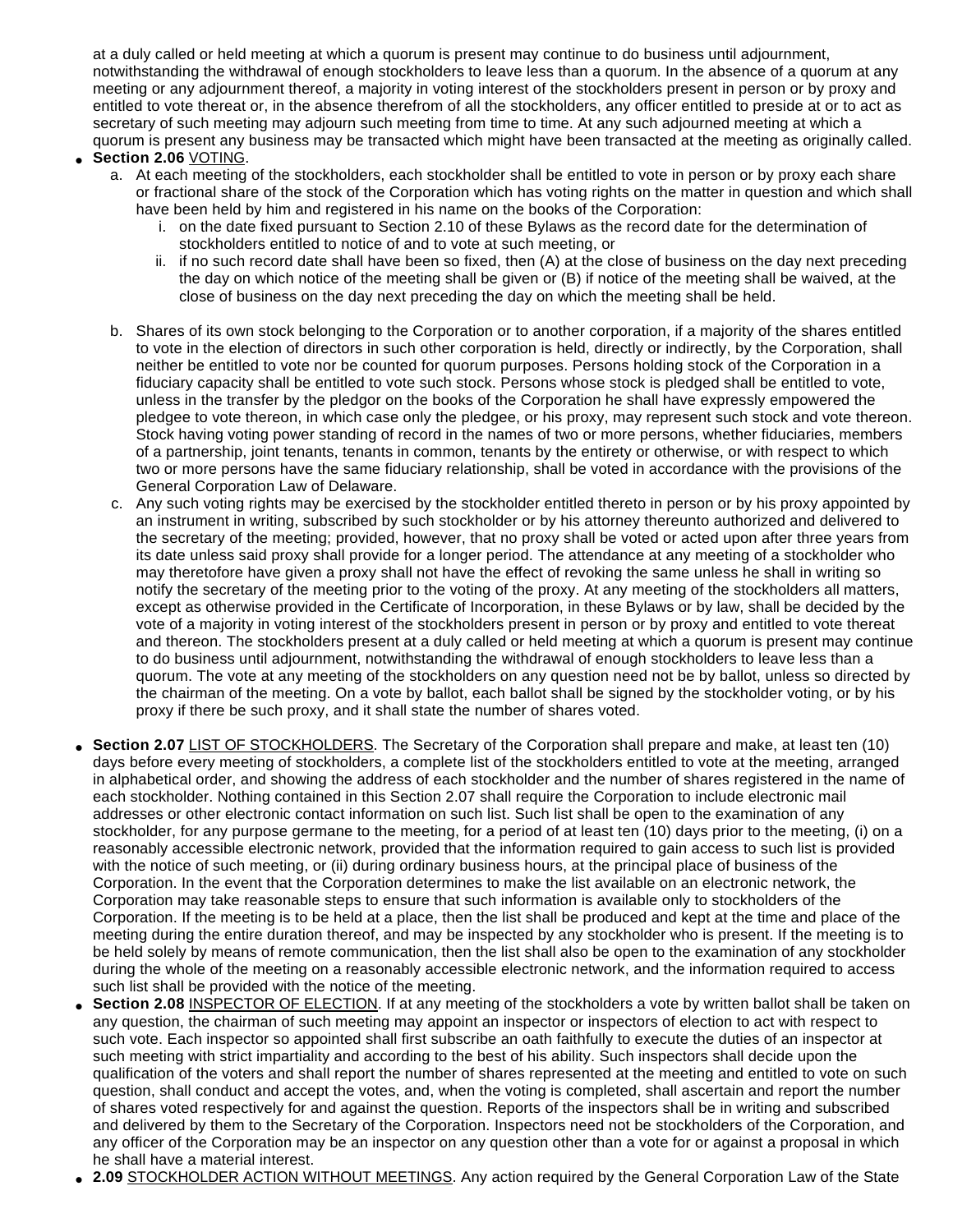of Delaware to be taken at any annual or special meeting of the stockholders, or any action which may be taken at any annual or special meeting of the stockholders, may be taken without a meeting, without prior notice and without a vote, if a consent in writing setting forth the action so taken shall be signed by the holders of outstanding stock having not less than the minimum number of votes that would be necessary to authorize or take such action at a meeting at which all shares entitled to vote thereon were present and voted. Prompt notice of the taking of the corporate action without a meeting by less than unanimous written consent shall be given to those stockholders who have not consented in writing.

- **Section 2.10 RECORD DATE.** In order that the Corporation may determine the stockholders entitled to notice of or to vote at any meeting of stockholders or any adjournment thereof, or to express consent to corporate action in writing without a meeting, or entitled to receive payment of any dividend or other distribution or allotment of any rights, or entitled to exercise any rights in respect of any change, conversion or exchange of stock or for the purpose of any other lawful action, the Board may fix a record date, which record date shall not precede the date upon which the resolution fixing the record date is adopted by the Board and which record date: (i) in the case of determination of stockholders entitled to vote at any meeting of stockholders or adjournment thereof, shall, unless otherwise required by law, not be more than sixty nor less than ten days before the date of such meeting; (ii) in the case of determination of stockholders entitled to express consent to corporate action in writing without a meeting, shall not be more than ten days from the date upon which the resolution fixing the record date is adopted by the Board; and (iii) in the case of any other action, shall not be more than sixty days prior to such other action. If no record date is fixed: (i) the record date for determining stockholders entitled to notice of or to vote at a meeting of stockholders shall be at the close of business on the day next preceding the day on which notice is given, or, if notice is waived, at the close of business on the day next preceding the day on which the meeting is held; (ii) the record date for determining stockholders entitled to express consent to corporate action in writing without a meeting when no prior action of the Board is required by law, shall be the first date on which a signed written consent setting forth the action taken or proposed to be taken is delivered to the corporation in accordance with applicable law, or, if prior action by the Board is required by law, shall be at the close of business on the day on which the Board adopts the resolution taking such prior action; and (iii) the record date for determining stockholders for any other purpose shall be at the close of business on the day on which the Board of Directors adopts the resolution relating thereto. A determination of stockholders of record entitled to notice of or to vote at a meeting of stockholders shall apply to any adjournment of the meeting; provided, however, that the Board may fix a new record date for the adjourned meeting.
- 2.11 ADVANCE NOTICE OF STOCKHOLDER BUSINESS. Only such business shall be conducted as shall have been properly brought before a meeting of the stockholders of the Corporation. To be properly brought before an annual meeting, business must be (a) specified in the notice of meeting (or any supplement thereto) given by or at the direction of the Board, (b) otherwise properly brought before the meeting by or at the direction of the Board, or (c) a proper matter for stockholder action under the Delaware General Corporation Law that has been properly brought before the meeting by a stockholder (i) who is a stockholder of record on the date of the giving of notice provided for in this Section 2.11 and on the record date of the determination of stockholders entitled to vote at such annual meeting and (ii) who complies with the notice procedures set forth in this Section 2.11. For such business to be considered properly brought before the meeting by a stockholder such stockholder must, in addition to any other applicable requirements, have given timely notice in proper form of such stockholder's intent to bring such business before such meeting. To be timely, such stockholder's notice must be delivered to or mailed and received by the Secretary of the Corporation at the Principal Office of the Corporation not later than the close of business on the 90th day prior to the anniversary date of the immediately preceding annual meeting; provided, however, that in the event that no annual meeting was held in the previous year or the annual meeting is called for a date that is not within thirty (30) days before or after such anniversary date, notice by the stockholder to be timely must be so received not later than the close of business on the tenth (10th) day following the day on which such notice of the date of the meeting was mailed or public disclosure of the date of the meeting was made, whichever occurs first.

To be in proper form, a stockholder's notice to the Secretary shall be in writing and shall set forth:

- a. the name and record address of the stockholder who intends to propose the business and the class or series and number of shares of capital stock of the corporation which are owned beneficially or of record by such stockholder;
- b. a representation that the stockholder is a holder of record of stock of the Corporation entitled to vote at such meeting and intends to appear in person or by proxy at the meeting to introduce the business specified in the notice;
- c. a brief description of the business desired to be brought before the annual meeting and the reasons for conducting such business at the annual meeting;
- d. any material interest of the stockholder in such business; and
- e. any other information that is required to be provided by the stockholder pursuant to Regulation 14A under the Securities Act of 1934, as amended (the "Exchange Act").

Notwithstanding the foregoing, in order to include information with respect to a stockholder proposal in the proxy statement and form of proxy for a stockholder's meeting, stockholders must provide notice as required by, and otherwise comply with the requirements of, the Exchange Act and regulations promulgated thereunder.

No business shall be conducted at the annual meeting of stockholders except business brought before the annual meeting in accordance with the procedures set forth in this Section. The chairman of the meeting may refuse to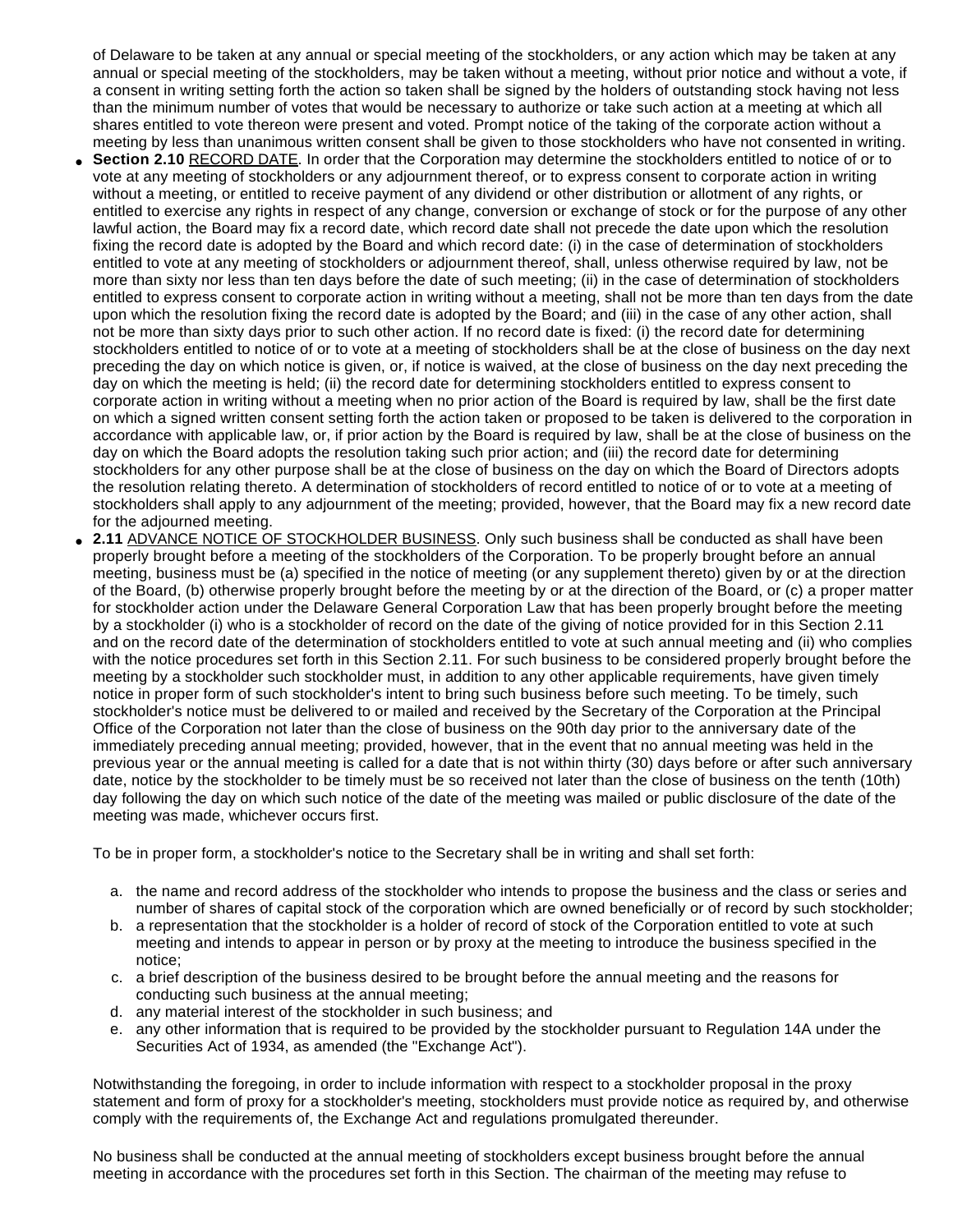acknowledge the proposal of any business not made in compliance with the foregoing procedure.

2.12 ADVANCE NOTICE OF DIRECTOR NOMINATIONS. Only persons who are nominated in accordance with the following procedures shall be eligible for election as directors of the Corporation. To be properly brought before an annual meeting of stockholders, or any special meeting of stockholders called for the purpose of electing directors, nominations for the election of director must be (a) specified in the notice of meeting (or any supplement thereto), (b) made by or at the direction of the Board (or any duly authorized committee thereof) or (c) made by any stockholder of the Corporation (i) who is a stockholder of record on the date of the giving of the notice provided for in this Section 2.12 and on the record date for the determination of stockholders entitled to vote at such meeting and (ii) who complies with the notice procedures set forth in this Section 2.12.

In addition to any other applicable requirements, for a nomination to be made by a stockholder, such stockholder must have given timely notice thereof in proper written form to the Secretary of the Corporation. To be timely, a stockholder's notice to the Secretary must be delivered to or mailed and received at the Principal Office of the Corporation, in the case of an annual meeting, in accordance with the provisions set forth in Section 2.11, and, in the case of a special meeting of stockholders called for the purpose of electing directors, not later than the close of business on the tenth (10th) day following the day on which notice of the date of the special meeting was mailed or public disclosure of the date of the special meeting was made, whichever first occurs.

To be in proper form, a stockholder's notice to the Secretary must set forth:

- a. as to each person whom the stockholder proposes to nominate for election as a director (i) the name, age, business address and residence address of the person, (ii) the principal occupation or employment of the person, (iii) the class or series and number of shares of capital stock of the Corporation which are owned beneficially or of record by the person, (iv) a description of all arrangements or understandings between the stockholder and each nominee and any other person or persons (naming such person or persons) pursuant to which the nominations are to be made by the stockholder, and (v) any other information relating to such person that is required to be disclosed in solicitations of proxies for elections of directors, or is otherwise required, in each case pursuant to Regulation 14A under the Exchange Act (including without limitation such person's written consent to being named in the proxy statement, if any, as nominee and to serving as a director if elected); and
- b. as to such stockholder giving notice, the information required to be provided pursuant to Section 2.11.

No person shall be eligible for election as a director of the Corporation unless nominated in accordance with the procedures set forth in this Section 2.12. If the chairman of the meeting properly determines that a nomination was not made in accordance with the foregoing procedures, the chairman shall declare to the meeting that the nomination was defective and such defective nomination shall be disregarded.

# **ARTICLE III - BOARD OF DIRECTORS**

- Section 3.01 **GENERAL POWERS**. The property, business and affairs of the Corporation shall be managed by or under the direction of the Board, which may exercise all of the powers of the Corporation, except such as are by the Certificate of Incorporation, by these Bylaws or by law conferred upon or reserved to the stockholders.
- Section 3.02 NUMBER AND TERM. The Board shall consist of eight members, until changed from time to time by resolution of the Board, provided that the number of directors shall not be less than three. Directors need not be stockholders of the Corporation. Each director shall hold office until a successor is elected and qualified or until the director resigns or is removed.
- **Section 3.03** ELECTION OF DIRECTORS. The directors shall be elected by the stockholders of the Corporation, and at each election the persons receiving the greatest number of votes, up to the number of directors then to be elected, shall be the persons then elected. The election of directors is subject to any provisions contained in the Certificate of Incorporation relating thereto, including any provisions for a classified board.
- **Section 3.04** RESIGNATION AND REMOVAL. Any director of the Corporation may resign at any time by giving notice in writing or by electronic transmission to the Board or to the Secretary of the Corporation. Any such resignation shall take effect at the time specified therein, or, if the time is not specified, it shall take effect immediately upon its receipt; and, unless otherwise specified therein, the acceptance of such resignation shall not be necessary to make it effective.

Except as otherwise provided by the Certificate of Incorporation or by law, any director or the entire board of directors may be removed, with or without cause, by the holders of a majority of shares then entitled to vote at an election of directors.

• Section 3.05 VACANCIES. Except as otherwise provided in the Certificate of Incorporation, any vacancy in the Board, whether because of death, resignation, disqualification, an increase in the number of directors, or any other cause, may be filled by vote of the majority of the remaining directors, although less than a quorum, or by a sole remaining director. Each director so chosen to fill a vacancy shall hold office until his successor shall have been elected and shall qualify or until he shall resign or shall have been removed. No reduction of the authorized number of directors shall have the effect of removing any director prior to the expiration of his term of office.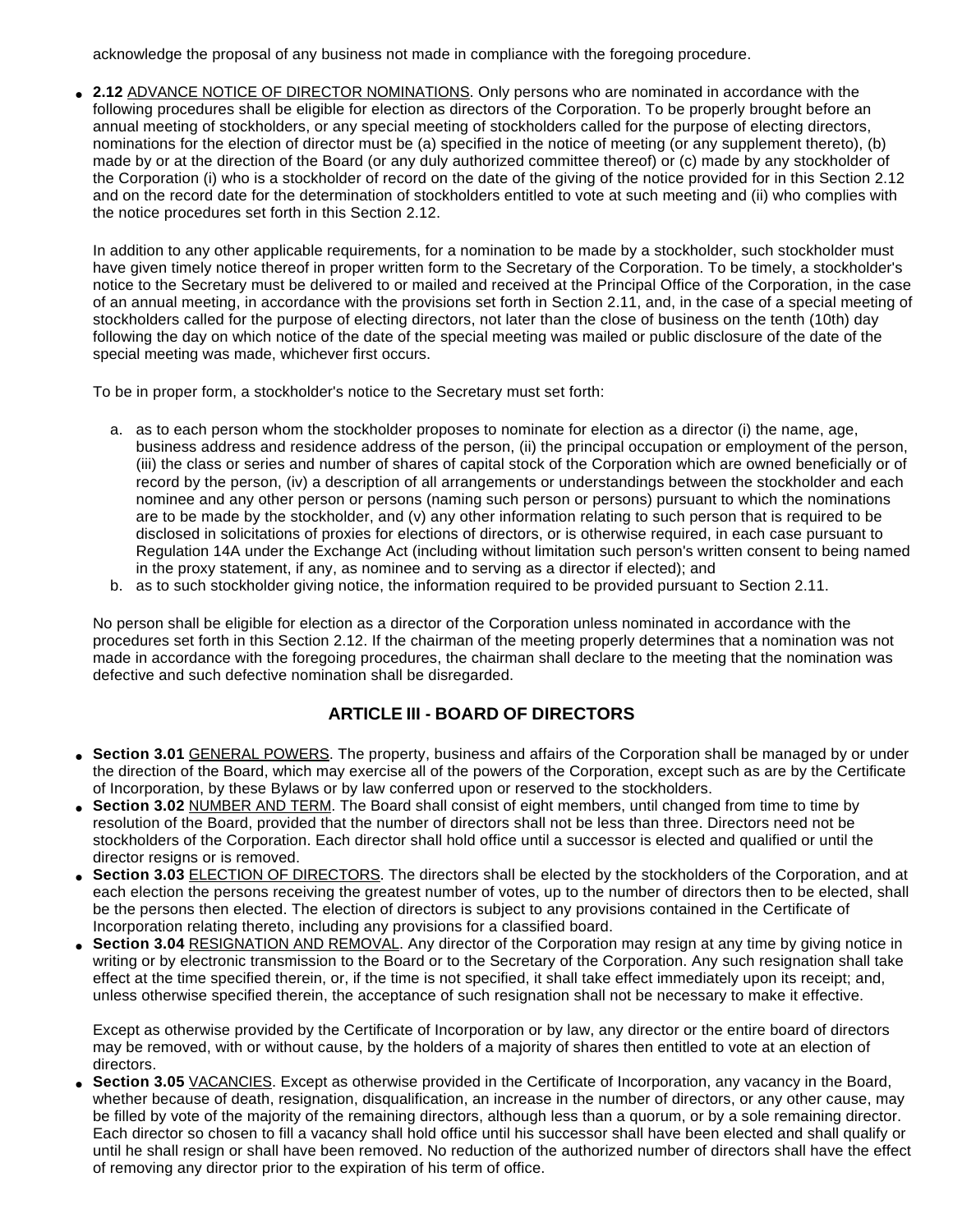Upon the resignation of one or more directors from the Board, effective at a future date, a majority of the directors then in office, including those who have so resigned, shall have the power to fill such vacancy or vacancies, the vote thereon to take effect when such resignation or resignations shall become effective, and each director so chosen shall hold office as provided hereinabove in the filling of other vacancies.

- **Section 3.06 PLACE OF MEETING; TELEPHONE CONFERENCE MEETING. The Board may hold any of its meetings at** such place or places within or without the State of Delaware as the Board may from time to time by resolution designate or as shall be designated by the person or persons calling the meeting or in the notice or waiver of notice of any such meeting. Directors may participate in any regular or special meeting of the Board by means of conference telephone or other communications equipment pursuant to which all persons participating in the meeting of the Board can hear each other, and such participation shall constitute presence in person at such meeting.
- **Section 3.07 FIRST MEETING.** The Board shall meet as soon as practicable after each annual election of directors and notice of such first meeting shall not be required.
- **Section 3.08** REGULAR MEETINGS. Regular meetings of the Board may be held at such times as the Board shall from time to time by resolution determine. If any day fixed for a meeting shall be a legal holiday at the place where the meeting is to be held, then the meeting shall be held at the same hour and place on the next succeeding business day which is not a legal holiday. Except as provided by law, notice of regular meetings need not be given.
- **Section 3.09** SPECIAL MEETINGS. Special meetings of the Board may be called at any time by the Chairman of the Board or the Chief Executive Officer or by any two (2) directors, to be held at the principal office of the Corporation, or at such other place or places, within or without the State of Delaware, as the person or persons calling the meeting may designate.

Notice of the time and place of special meetings shall be given to each director either (i) by mailing or otherwise sending to him a written notice of such meeting, charges prepaid, addressed to him at his address as it is shown upon the records of the Corporation, or if it is not so shown on such records or is not readily ascertainable, at the place in which the meetings of the directors are regularly held, at least seventy-two (72) hours prior to the time of the holding of such meeting; (ii) by orally communicating the time and place of the special meeting to him at least forty-eight (48) hours prior to the time of the holding of such meeting, or (iii) by sending an electronic transmission to him at least twenty-four (24) hours prior to the holding of such meeting. An "electronic transmission" is a facsimile, email or other form of communication not directly involving the transmission of paper that creates a record that may be retained, retrieved and reviewed by the recipient and that may be directly reproduced in paper form by the recipient through an automated process. Notice given by electronic transmission shall be deemed given when directed to the most recent facsimile number, electronic mail address, or other relevant contact number or address, as the case may be, on file for the recipient in the Corporation's records. Any of the notices as above provided shall be due, legal and personal notice to such director.

- **Section 3.10 QUORUM AND ACTION.** Except as otherwise provided in these Bylaws or by law, the presence of a majority of the authorized number of directors shall be required to constitute a quorum for the transaction of business at any meeting of the Board, and all matters shall be decided at any such meeting, a quorum being present, by the affirmative votes of a majority of the directors present. In the absence of a quorum, a majority of directors present at any meeting may adjourn the same from time to time until a quorum shall be present. Notice of any adjourned meeting need not be given. The directors shall act only as a Board, and the individual directors shall have no power as such.
- **Section 3.11** ACTION BY CONSENT. Any action required or permitted to be taken at any meeting of the Board or of any committee thereof may be taken without a meeting if all members of the Board or of such committee, as the case may be, consent thereto in writing or by electronic transmission and the writing or writings or electronic transmission or transmissions are filed with the minutes of proceedings of the Board or such committee. Such filings shall be in paper form if the minutes are maintained in paper form and shall be in electronic form if the minutes are maintained in electronic form. Such action by consent shall have the same force and effect as the unanimous vote of such directors.
- **Section 3.12 COMPENSATION. No stated salary need be paid to directors, as such, for their services but, as fixed from** time to time by resolution of the Board, the directors may receive directors' fees, compensation and reimbursement for expenses for attendance at directors' meetings, for serving on committees and for discharging their duties; provided that nothing herein contained shall be construed to preclude any director from serving the Corporation in any other capacity and receiving compensation therefor.
- **Section 3.13 COMMITTEES.** The Board may, by resolution passed by a majority of the whole Board, designate one or more committees, each committee to consist of one or more of the directors of the Corporation. The Board may designate one or more directors as alternate members of any committee, who may replace any absent or disqualified member at any meeting of the committee. In the absence or disqualification of a member of the committee, the member or members thereof present at any meeting and not disqualified from voting, whether or not he or they constitute a quorum, may unanimously appoint another member of the Board of Directors to act at the meeting in place of any such absent or disqualified member. Any such committee, to the extent permitted by law and provided in the resolution of the Board, shall have and may exercise all the powers and authority of the Board in the management of the business and affairs of the Corporation, and may authorize the seal of the Corporation to be affixed to all papers which may require it.

Unless the Board otherwise provides, each committee designated by the Board may make, alter and repeal rules for conduct of its business. In the absence of such rules each committee shall conduct its business in the same manner as the Board conducts its business pursuant to these Bylaws. Any such committee shall keep regular minutes of its meetings and report the same to the Board when required.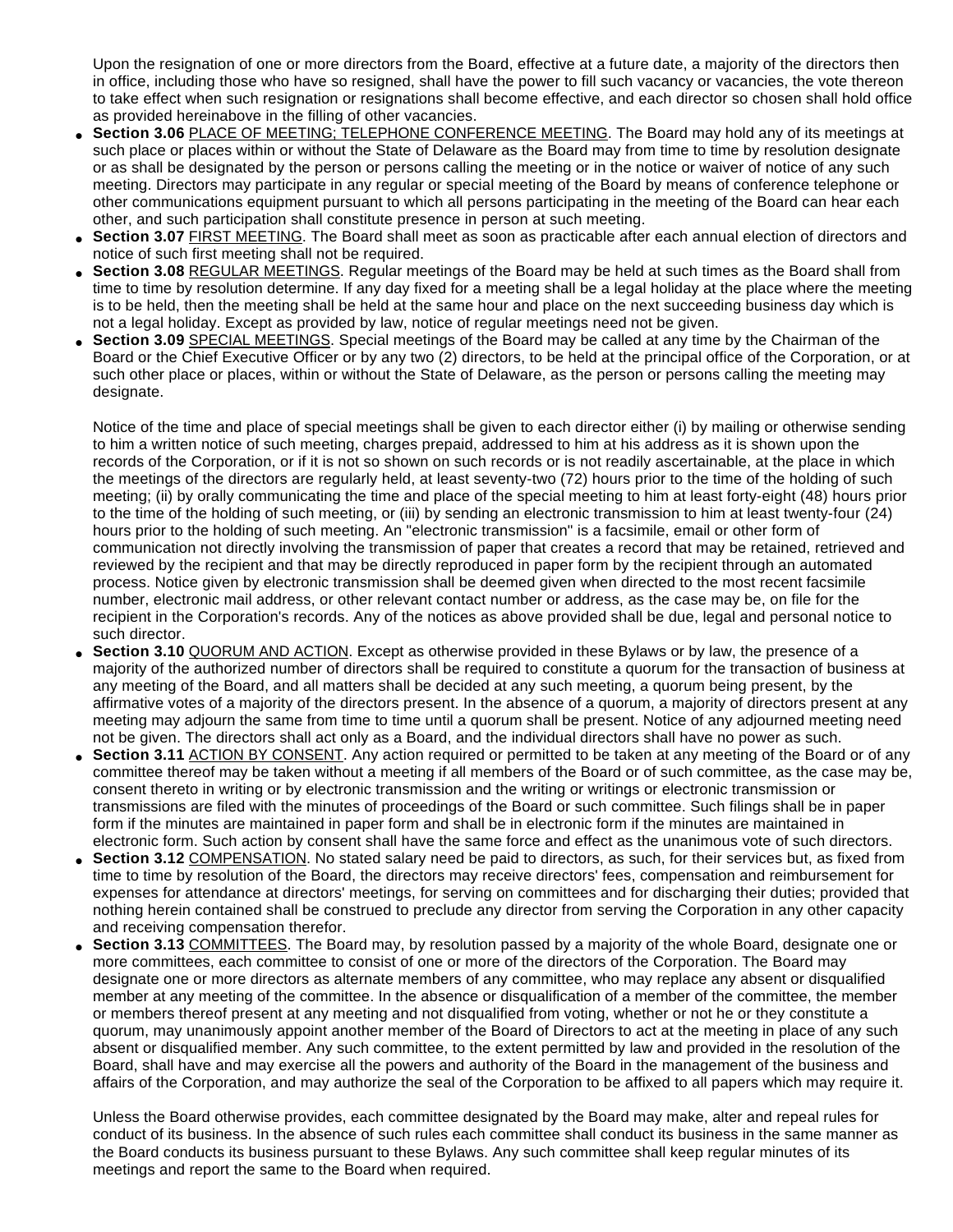- Section 3.14 OFFICERS OF THE BOARD. A Chairman of the Board or a Vice Chairman may be appointed from time to time by the Board and shall have such powers and duties as shall be designated by the Board.
- **Section 3.15** CHAIRMAN OF THE BOARD. The Chairman of the Board, if any, shall preside at all meetings of the stockholders and the Board and exercise and perform such other powers and duties with respect to the administration of the business and affairs of the Corporation as may from time to time be assigned to him by the Board or as is prescribed by the Bylaws.

#### **ARTICLE IV - OFFICERS**

- **Section 4.01 OFFICERS.** The officers of the Corporation shall be a Chief Executive Officer, President, and a Secretary. The Corporation may also have, at the discretion of the Board, one or more Vice Presidents, one or more Assistant Vice Presidents, one or more Assistant Secretaries, a Treasurer, one or more Assistant Treasurers, and such other officers as may be appointed in accordance with the provisions of Section 4.03 of these Bylaws. One person may hold two or more offices.
- Section 4.02 **ELECTION AND TERM.** The officers of the Corporation, except such officers as may be appointed in accordance with the provisions of Section 4.03 or Section 4.05 of these Bylaws, shall be chosen annually by the Board, and each shall hold his office until he shall resign or shall be removed or otherwise disqualified to serve, or until his successor shall be elected and qualified.
- **Section 4.03 SUBORDINATE OFFICERS.** The Board may appoint, or may authorize the Chief Executive Officer to appoint, such other officers as the business of the Corporation may require, each of whom shall have such authority and perform such duties as are provided in these Bylaws or as the Board or theChief Executive Officer from time to time may specify, and shall hold office until he shall resign or shall be removed or otherwise disqualified to serve.
- **Section 4.04 REMOVAL AND RESIGNATION.** Any officer may be removed, with or without cause, by a majority of the directors at the time in office, at any regular or special meeting of the Board, or, except in case of an officer chosen by the Board, by the Chief Executive Officer upon whom such power of removal may be conferred by the Board.

Any officer may resign at any time by giving written notice to the Board, the Chairman of the Board, the Chief Executive Officer or the Secretary of the Corporation. Any such resignation shall take effect at the date of the receipt of such notice or at any later time specified therein; and unless otherwise specified therein, the acceptance of such resignation shall not be necessary to make it effective.

- Section 4.05 VACANCIES. A vacancy in any office because of death, resignation, removal, disqualification or any other cause shall be filled in the manner prescribed in the Bylaws for the regular appointments to such office.
- **Section 4.06** CHIEF EXECUTIVE OFFICER. The Chief Executive Officer of the Corporation shall, subject to the control of the Board, have general supervision, direction and control of the business and affairs of the Corporation. In the absence of a Chairman or Vice Chairman of the Board, he shall preside at all meetings of stockholders and the Board. He shall have the general powers and duties of management usually vested in the chief executive officer of a corporation, and shall have such other powers and duties with respect to the administration of the business and affairs of the Corporation as may from time to time be assigned to him by the Board or as prescribed by the Bylaws.
- **Section 4.07 PRESIDENT.** The President, shall exercise and perform such powers and duties with respect to the administration of the business and affairs of the Corporation as from time to time may be assigned to him by the Chief Executive Officer, by the Chairman of the Board, if any, by the Board or as is prescribed by the Bylaws. In the absence or disability of the Chief Executive Officer, the President shall perform all of the duties of the Chief Executive Officer and when so acting shall have all of the powers of and be subject to all the restrictions upon the Chief Executive Officer.
- **Section 4.08** VICE PRESIDENT. The Vice President(s), if any, shall exercise and perform such powers and duties with respect to the administration of the business and affairs of the Corporation as from time to time may be assigned to each of them by the Chief Executive Officer, by the President, by the Chairman of the Board, if any, by the Board or as is prescribed by the Bylaws. In the absence or disability of the President, the Vice Presidents, in order of their rank as fixed by the Board, or if not ranked, the Vice President designated by the Board, shall perform all of the duties of the President and when so acting shall have all of the powers of and be subject to all the restrictions upon the President.
- Section 4.09 **SECRETARY**. The Secretary shall keep, or cause to be kept, a book of minutes at the principal office for the transaction of the business of the Corporation, or such other place as the Board may order, of all meetings of directors and stockholders, with the time and place of holding, whether regular or special, and if special, how authorized and the notice thereof given, the names of those present at directors' meetings, the number of shares present or represented at stockholders' meetings and the proceedings thereof.

The Secretary shall keep, or cause to be kept, at the principal office for the transaction of the business of the Corporation or at the office of the Corporation's transfer agent, a share register, or a duplicate share register, showing the names of the stockholders and their addresses, the number and classes of shares held by each, the number and date of certificates issued for the same, and the number and date of cancellation of every certificate surrendered for cancellation.

The Secretary shall give, or cause to be given, notice of all the meetings of the stockholders and of the Board required by these Bylaws or by law to be given, and he shall keep the seal of the Corporation in safe custody, and shall have such other powers and perform such other duties as may be prescribed by the Board or these Bylaws. If for any reason the Secretary shall fail to give notice of any special meeting of the Board called by one or more of the persons identified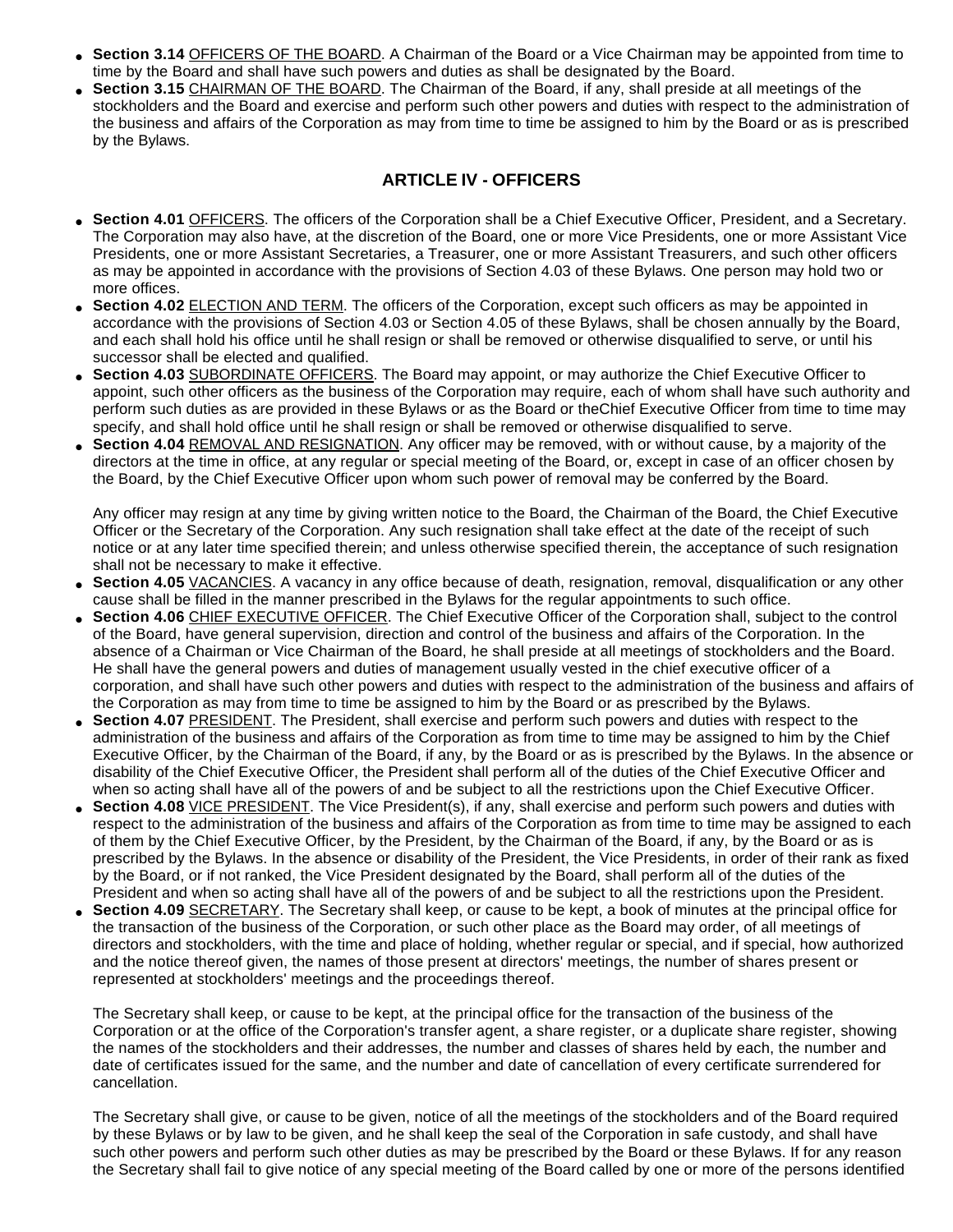in Section 3.09 of these Bylaws, or if he shall fail to give notice of any special meeting of the stockholders called by one or more of the persons identified in Section 2.02 of these Bylaws, then any such person or persons may give notice of any such special meeting.

**Section 4.10 COMPENSATION.** The compensation of the officers of the Corporation, if any, shall be fixed from time to time by the Board.

## **ARTICLE V - CONTRACTS, CHECKS, DRAFTS, BANK ACCOUNTS, ETC.**

- Section 5.01 EXECUTION OF CONTRACTS. The Board, except as otherwise provided in these Bylaws, may authorize any officer or officers, agent or agents, to enter into any contract or execute any instrument in the name and on behalf of the Corporation, and such authority may be general or confined to specific instances; and unless so authorized by the Board or by these Bylaws, no officer, agent or employee shall have any power or authority to bind the Corporation by any contract or engagement or to pledge its credit or to render it liable for any purpose or in any amount.
- **Section 5.02** CHECKS, DRAFTS, ETC. All checks, drafts or other orders for payment of money, notes or other evidence of indebtedness, issued in the name of or payable to the Corporation, shall be signed or endorsed by such person or persons and in such manner as, from time to time, shall be determined by resolution of the Board. Each such person shall give such bond, if any, as the Board may require.
- Section 5.03 DEPOSIT. All funds of the Corporation not otherwise employed shall be deposited from time to time to the credit of the Corporation in such banks, trust companies or other depositories as the Board may select, or as may be selected by any officer or officers, assistant or assistants, agent or agents, attorney or attorneys, of the Corporation to whom such power shall have been delegated by the Board. For the purpose of deposit and for the purpose of collection for the account of the Corporation, the President, the Chief Executive Officer, or any Vice President (or any other officer or officers, assistant or assistants, agent or agents, or attorney or attorneys of the Corporation who shall be determined by the Board from time to time) may endorse, assign and deliver checks, drafts and other orders for the payment of money which are payable to the order of the Corporation.
- Section 5.04 GENERAL AND SPECIAL BANK ACCOUNTS. The Board from time to time may authorize the opening and keeping of general and special bank accounts with such banks, trust companies or other depositories as the Board may select or as may be selected by an officer or officers, assistant or assistants, agent or agents, or attorney or attorneys of the Corporation to whom such power shall have been delegated by the Board. The Board may make such special rules and regulations with respect to such bank accounts, not inconsistent with the provisions of these Bylaws, as it may deem expedient.

## **ARTICLE VI - SHARES AND THEIR TRANSFER**

- **Section 6.01** CERTIFICATES FOR STOCK. The shares of the Corporation shall be represented by certificates, provided that the Board may provide by resolution or resolutions that some or all of any or all classes or series of its stock shall be uncertificated. Any such resolution shall not apply to shares represented by a certificate until such certificate is surrended to the corporation. Notwithstanding the adoption of such a resolution by the Board, every holder of stock represented by certificates and upon request every holder of uncertificated shares shall be entitled to have a certificate signed in the name of the Corporation by the Chairman of the Board, the President or a Vice President and by the Secretary or an Assistant Secretary or by a treasurer or an assistant treasurer. Any or all of the signatures on the certificates may be a facsimile. In case any officer, transfer agent or registrar who has signed or whose facsimile signature has been placed upon any such certificate shall thereafter have ceased to be such officer, transfer agent or registrar before such certificate is issued, such certificate may nevertheless be issued by the Corporation with the same effect as though the person who signed such certificate, or whose facsimile signature shall have been placed thereupon, were such officer, transfer agent or registrar at the date of issue. A record shall be kept of the respective names of the persons, firms or corporations owning the stock represented by such certificates, the number and class of shares represented by such certificates, respectively, and the respective dates thereof, and in case of cancellation, the respective dates of cancellation. Every certificate surrendered to the Corporation for exchange or transfer shall be cancelled, and no new certificate or certificates shall be issued in exchange for any existing certificate until such existing certificate shall have been so cancelled, except in cases provided for in Section 6.04 of these Bylaws.
- **Section 6.02 OF STOCK.** Unless otherwise provided by the Board, transfer of shares of stock of the Corporation shall be made only on the books of the Corporation by the registered holder thereof, or by his attorney thereunto authorized by power of attorney duly executed and filed with the Secretary, or with a transfer clerk or a transfer agent appointed as provided in Section 6.03 of these Bylaws upon payment of any applicable taxes and upon surrender of the certificate or certificates for such shares properly endorsed. The person in whose name shares of stock stand on the books of the Corporation shall be deemed the owner thereof for all purposes as regards the Corporation. Whenever any transfer of shares shall be made for collateral security, and not absolutely, such fact shall be stated expressly in the entry of transfer, if both the transferor and the transferee request the Corporation to do so, and, if certificated, when the certificate or certificates shall be presented to the Corporation for transfer.
- **Section 6.03 REGULATIONS**. The Board may make such rules and regulations as it may deem expedient, not inconsistent with these Bylaws, concerning the issue, transfer and registration of certificated or uncertificated shares of the stock of the Corporation. The Board may appoint, or authorize any officer or officers to appoint, one or more transfer clerks or one or more transfer agents and one or more registrars, and may require all certificates for stock to bear the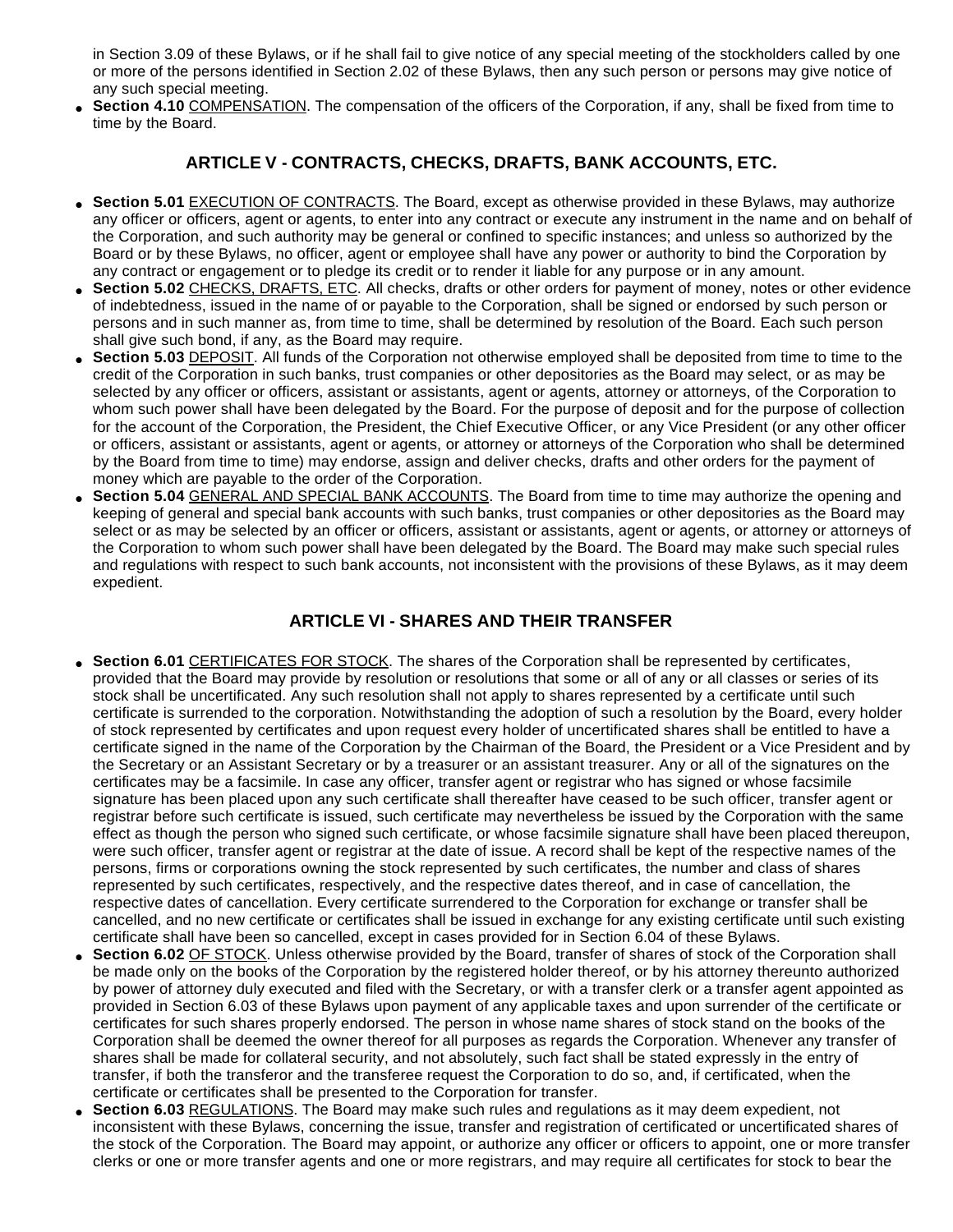signature or signatures of any of them.

- **Section 6.04** LOST, STOLEN, DESTROYED AND MUTILATED CERTIFICATES. In any case of loss, theft, destruction, or mutilation of any certificate of stock, another may be issued in its place upon proof of such loss, theft, destruction, or mutilation and upon the giving of a bond of indemnity to the Corporation in such form and in such sums as the Board may direct; provided, however, that a new certificate may be issued without requiring any bond when, in the judgment of the Board, it is proper to do so.
- **Section 6.05** REPRESENTATION OF SHARES OF OTHER CORPORATIONS. The Chief Executive Officer, the President or any Vice President and the Secretary or any Assistant Secretary of this Corporation are authorized to vote, represent and exercise on behalf of this Corporation all rights incident to all shares of any other corporation or corporations standing in the name of this Corporation. The authority herein granted to said officers to vote or represent on behalf of this Corporation any and all shares held by this Corporation in any other corporation or corporations may be exercised either by such officers in person or by any person authorized so to do by proxy or power of attorney duly executed by said officers.

# **ARTICLE VII - INDEMNIFICATION**

- Section 7.01 ACTIONS OTHER THAN BY OR IN THE RIGHT OF THE CORPORATION. The Corporation shall indemnify any person who was or is a party or is threatened to be made a party to any threatened, pending or completed action, suit or proceeding, whether civil, criminal, administrative or investigative (other than an action by or in the right of the Corporation) by reason of the fact that he is or was a director, officer, employee or agent of the Corporation, or is or was serving at the request of the Corporation as a director, officer, employee or agent of another corporation, partnership, joint venture, trust or other enterprise or as a member of any committee or similar body, against expenses (including attorneys' fees), judgments, fines and amounts paid in settlement actually and reasonably incurred by him in connection with such action, suit or proceeding if he acted in good faith and in a manner he reasonably believed to be in, or not opposed to, the best interests of the Corporation, and, with respect to any criminal action or proceeding, had no reasonable cause to believe his conduct was unlawful. The termination of any action, suit or proceeding by judgment, order, settlement, conviction, or upon a plea of nolo contendere or its equivalent, shall not, of itself, create a presumption that the person did not act in good faith and in a manner which he reasonably believed to be in, or not opposed to, the best interests of the Corporation, and, with respect to any criminal action or proceeding, that he had reasonable cause to believe that his conduct was unlawful.
- **Section 7.02 ACTIONS BY OR IN THE RIGHT OF THE CORPORATION. The Corporation shall indemnify any person** who was or is a party or is threatened to be made a party to any threatened, pending or completed action or suit by or in the right of the Corporation to procure a judgment in its favor by reason of the fact that he is or was a director, officer, employee or agent of the Corporation, or is or was serving at the request of the Corporation as a director, officer, employee or agent of another corporation, partnership, joint venture, trust or other enterprise, or as a member of any committee or similar body, against expenses (including attorneys' fees) actually and reasonably incurred by him in connection with the defense or settlement of such action or suit if he acted in good faith and in a manner he reasonably believed to be in, or not opposed to, the best interests of the Corporation, except that no indemnification shall be made in respect of any claim, issue or matter as to which such person shall have been adjudged to be liable to the Corporation unless and only to the extent that the Court of Chancery or the court in which such action or suit was brought shall determine upon application that, despite the adjudication of liability but in view of all the circumstances of the case, such person is fairly and reasonably entitled to indemnity for such expenses which the Court of Chancery or such other court shall deem proper.
- **Section 7.03** DETERMINATION OF RIGHT OF INDEMNIFICATION. Any indemnification under Section 7.01 or 7.02 of these Bylaws (unless ordered by a court) shall be made by the Corporation only as authorized in the specific case upon a determination that indemnification of the director, officer, employee or agent is proper in the circumstances because he has met the applicable standard of conduct set forth in Sections 7.01 and 7.02 of these Bylaws. Such determination shall be made (i) by the Board by a majority vote of a quorum consisting of directors who were not parties to such action, suit or proceeding, or (ii) if such a quorum is not obtainable, or, even if obtainable, a quorum of disinterested directors so directs, by independent legal counsel in a written opinion, or (iii) by the stockholders.
- **Section 7.04 INDEMNIFICATION AGAINST EXPENSES OF SUCCESSFUL PARTY. Notwithstanding the other provisions** of this Article VII, to the extent that a director, officer, employee or agent of the Corporation has been successful on the merits or otherwise in defense of any action, suit or proceeding referred to in Section 7.01 or 7.02 of these Bylaws, or in defense of any claim, issue or matter therein, he shall be indemnified against expenses (including attorneys' fees) actually and reasonably incurred by him in connection therewith.
- **Section 7.05** ADVANCE OF EXPENSES. Expenses incurred by an officer or director in defending a civil or criminal action, suit or proceeding may be paid by the Corporation in advance of the final disposition of such action, suit or proceeding as authorized by the Board upon receipt of an undertaking by or on behalf of the director or officer, to repay such amount if it shall ultimately be determined that he is not entitled to be indemnified by the Corporation as authorized in this Article VII. Such expenses incurred by other employees and agents may be so paid upon such terms and conditions, if any, as the Board deems appropriate.
- **Section 7.06 OTHER RIGHTS AND REMEDIES.** The indemnification and advancement of expenses provided by, or granted pursuant to, the other Sections of this Article VII shall not be deemed exclusive and are declared expressly to be nonexclusive of any other rights to which those seeking indemnification or advancements of expenses may be entitled under any bylaw, agreement, vote of stockholders or disinterested directors or otherwise, both as to action in his official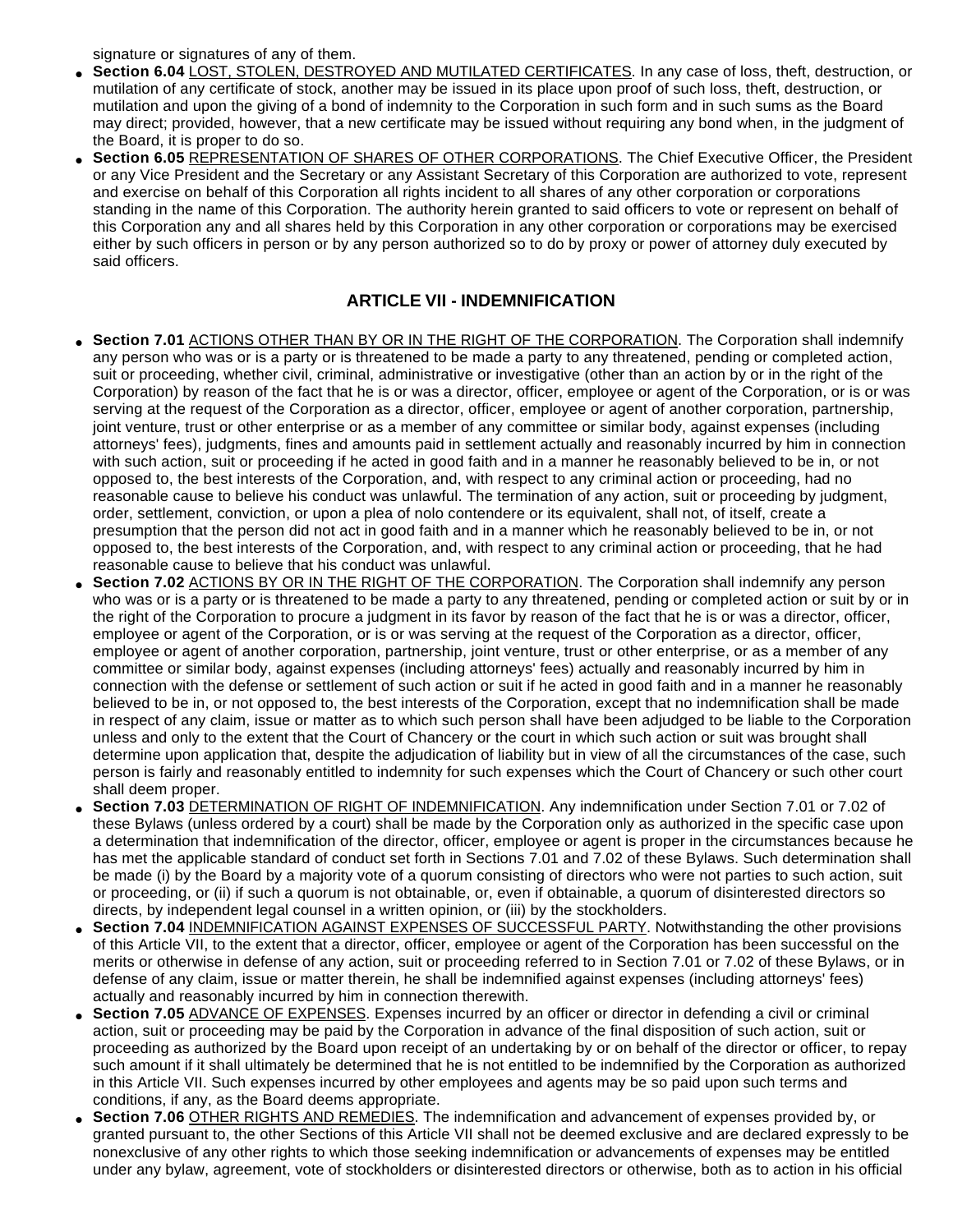capacity and as to action in another capacity while holding such office.

- Section 7.07 INSURANCE. Upon resolution passed by the Board, the Corporation may purchase and maintain insurance on behalf of any person who is or was a director, officer, employee or agent of the Corporation, or is or was serving at the request of the Corporation as a director, officer, employee or agent of another corporation, partnership, joint venture, trust or other enterprise or as a member of any committee or similar body against any liability asserted against him and incurred by him in any such capacity, or arising out of his status as such, whether or not the Corporation would have the power to indemnify him against such liability under the provisions of this Article VII.
- **Section 7.08 CONSTITUENT CORPORATIONS. For the purposes of this Article VII, references to "the Corporation"** include in addition to the resulting corporation, any constituent corporation (including any constituent of a constituent) absorbed in a consolidation or merger which, if its separate existence had continued, would have had power and authority to indemnify its directors, officers and employees or agents, so that any person who is or was a director, officer, employee or agent of such constituent corporation or is or was serving at the request of such constituent corporation as a director, officer, employee or agent of another corporation, partnership, joint venture, trust or other enterprise or as a member of any committee or similar body shall stand in the same position under the provisions of this Article VII with respect to the resulting or surviving corporation as he would have with respect to such constituent corporation if its separate existence had continued.
- Section 7.09 **EMPLOYEE BENEFIT PLANS**. For the purposes of this Article VII, references to "other enterprises" shall include employee benefit plans; references to "fines" shall include any excise taxes assessed on a person with respect to any employee benefit plan; and references to "serving at the request of the Corporation" shall include any service as a director, officer, employee or agent of the Corporation which imposes duties on, or involves services by, such director, officer, employee or agent with respect to an employee benefit plan, its participants or beneficiaries; and a person who acted in good faith and in a manner he reasonably believed to be in the interest of the participants and beneficiaries of an employee benefit plan shall be deemed to have acted in a manner "not opposed to the best interests of the Corporation" as referred to in this Article VII.
- **Section 7.10.** BROADEST LAWFUL INDEMNIFICATION. In addition to the foregoing, the Corporation shall, to the broadest and maximum extent permitted by Delaware law, as the same exists from time to time (but, in case of any amendment to or change in Delaware law, only to the extent that such amendment or change permits the Corporation to provide broader rights of indemnification than is permitted to the Corporation prior to such amendment or change), indemnify each person who was or is a party or is threatened to be made a party to any threatened, pending or completed action, suit or proceeding, whether civil, criminal, administrative or investigative by reason of the fact that he is or was a director or officer of the Corporation, or is or was serving at the request of the Corporation as a director, officer, employee or agent of another corporation, partnership, joint venture, trust or other enterprise, against expenses (including attorneys' fees), judgments, fines and amounts paid in settlement actually and reasonably incurred by him in connection with such action, suit or proceeding. In addition, the Corporation shall, to the broadest and maximum extent permitted by Delaware law, as the same may exist from time to time (but, in case of any amendment to or change in Delaware law, only to the extent that such amendment or change permits the Corporation to provide broader rights of payment of expenses incurred in advance of the final disposition of an action, suit or proceeding than is permitted to the Corporation prior to such amendment or change), pay to such person any and all expenses (including attorneys' fees) incurred in defending or settling any such action, suit or proceeding in advance of the final disposition of such action, suit or proceeding upon receipt of an undertaking by or on behalf of the director or officer, to repay such amount if it shall ultimately be determined by a final judgment or other final adjudication that he is not entitled to be indemnified by the Corporation as authorized in this Section 7.10. The first sentence of this Section 7.10 to the contrary notwithstanding, the Corporation shall not indemnify any such person with respect to any of the following matters: (i) remuneration paid to such person if it shall be determined by a final judgment or other final adjudication that such remuneration was in violation of law; or (ii) any accounting of profits made from the purchase or sale by such person of the Corporation's securities within the meaning of Section 16(b) of the Securities Exchange Act of 1934 and amendments thereto or similar provisions of any federal, state or local statutory law; or (iii) actions brought about or contributed to by the dishonesty of such person, if a final judgment or other final adjudication adverse to such person establishes that acts of active and deliberate dishonesty were committed or attempted by such person with actual dishonest purpose and intent and were material to the adjudication; or (iv) actions based on or attributable to such person having gained any personal profit or advantage to which he was not entitled, in the event that a final judgment or other final adjudication adverse to such person establishes that such person in fact gained such personal profit or other advantage to which he was not entitled; or (v) any matter in respect of which a final decision by a court with competent jurisdiction shall determine that indemnification is unlawful; provided, however, that the Corporation shall perform its obligations under the second sentence of this Section 7.10 on behalf of such person until such time as it shall be ultimately determined by a final judgment or other final adjudication that he is not entitled to be indemnified by the Corporation as authorized by the first sentence of this Section 7.10 by virtue of any of the preceding clauses (i), (ii), (iii), (iv) or (v).
- **Section 7.11.** TERM. The indemnification and advancement of expenses provided by, or granted pursuant to, this Article VII shall, unless otherwise provided when authorized or ratified, continue as to a person who has ceased to be a director, officer, employee or agent and shall inure to the benefit of the heirs, executors and administrators of such a person.
- **Section 7.12** SEVERABILITY. If any part of this Article VII shall be found, in any action, suit or proceeding or appeal therefrom or in any other circumstances or as to any particular officer, director, employee or agent to be unenforceable, ineffective or invalid for any reason, the enforceability, effect and validity of the remaining parts or of such parts in other circumstances shall not be affected, except as otherwise required by applicable law.
- **Section 7.13** AMENDMENTS. The foregoing provisions of this Article VII shall be deemed to constitute an agreement